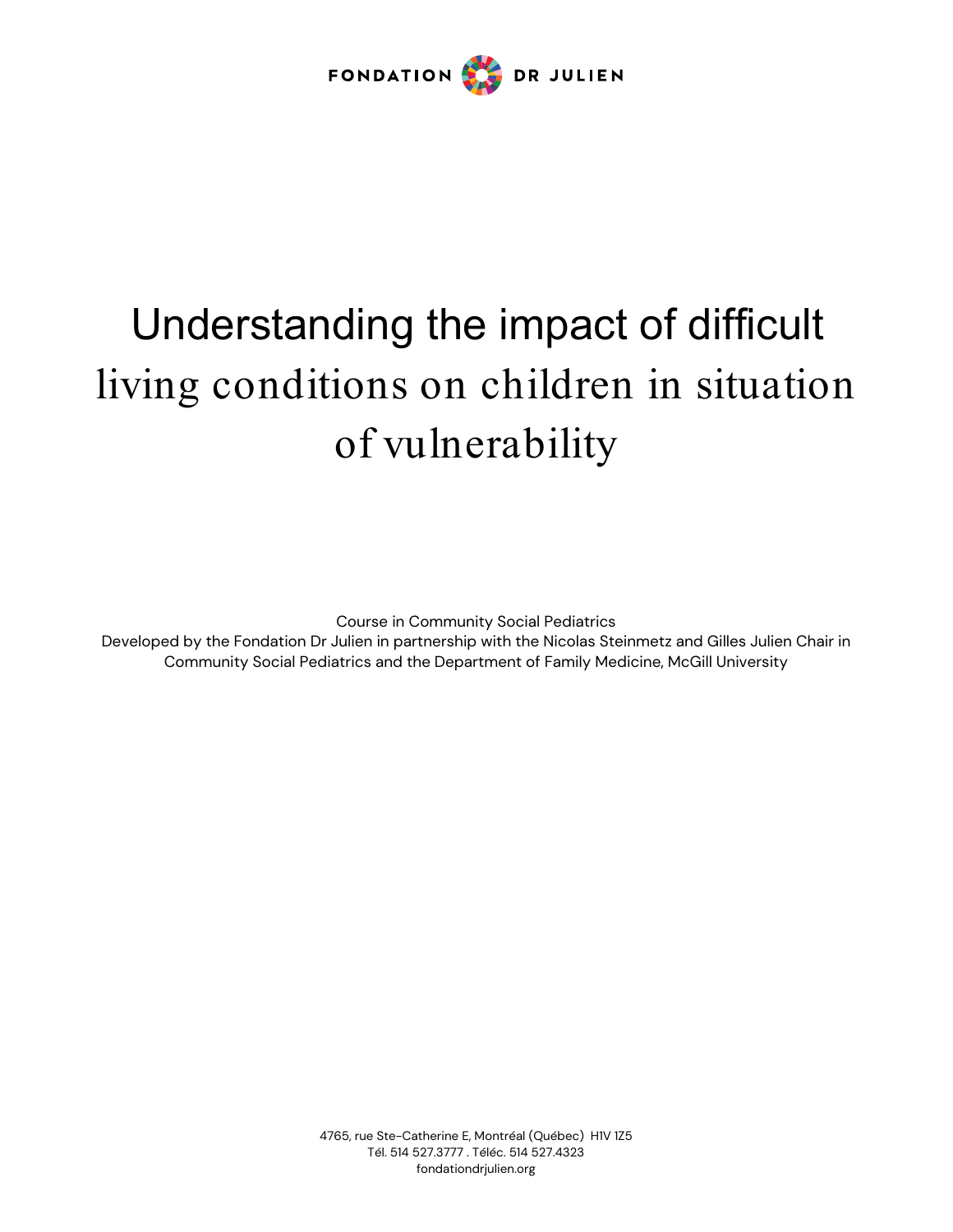# Table of content

| Module 4 - Links between difficult living conditions and functional disorders in child development5 |  |
|-----------------------------------------------------------------------------------------------------|--|
|                                                                                                     |  |
|                                                                                                     |  |
|                                                                                                     |  |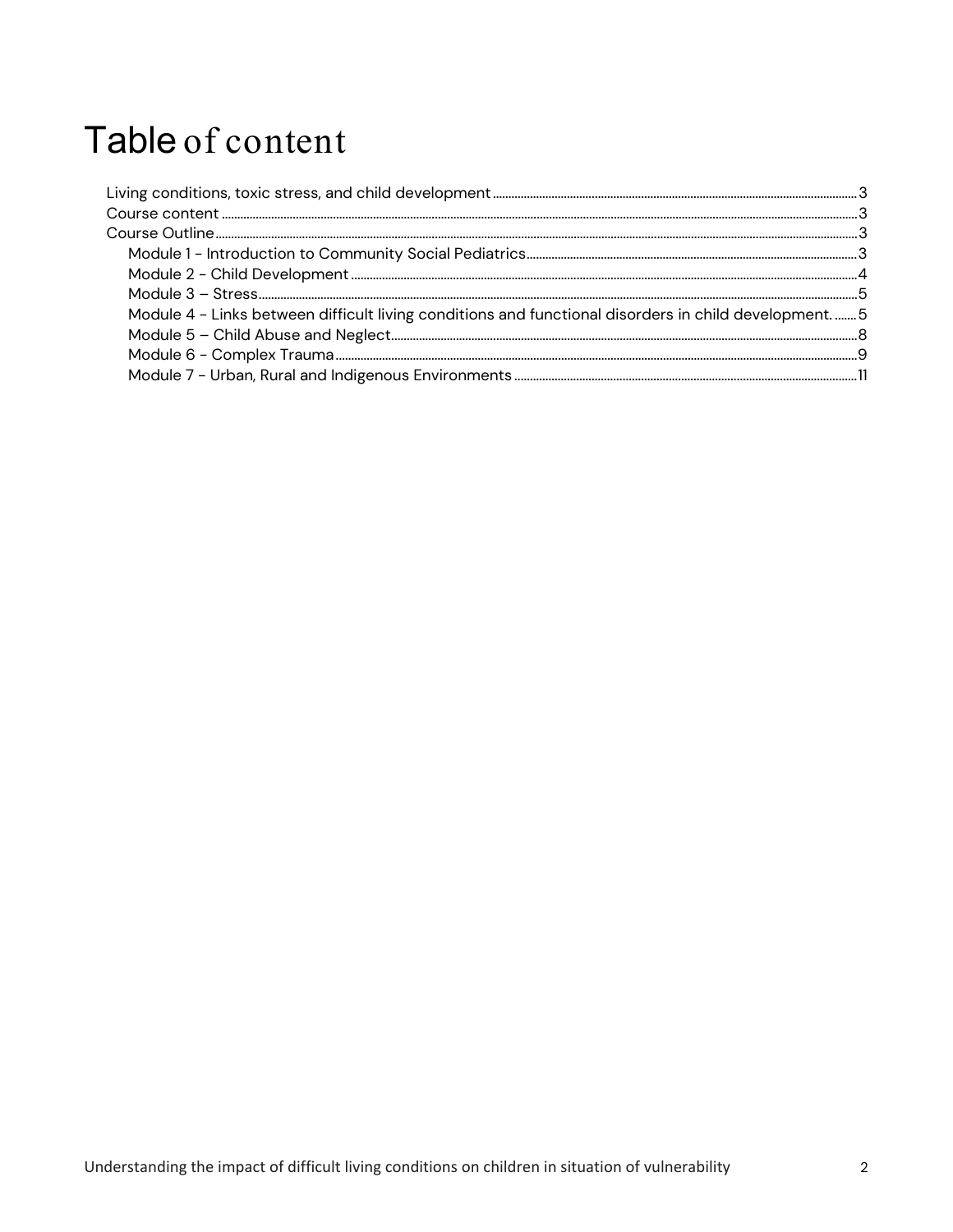## <span id="page-2-0"></span>Living conditions, toxic stress, and child development

Professor: **Delphine Collin-Vézina**, Director of the Nicolas Steinmetz and Gilles Julien Chair in Community Social Pediatrics, professor at the School of Social Work, McGill University.

### <span id="page-2-1"></span>Course content

This course focuses on the diverse considerations concerning the difficult living conditions to which children and families in vulnerable situations are exposed. In line with cumulative risk models, research now suggests that the additive effect of several risk factors increases a child's vulnerability. There is a significant correlation between the number of risk factors to which a child is exposed and the severity of impact on the child's development. Furthermore, such impacts can endure well into adulthood.

After an introduction to social pediatrics in the community, this course will first deal with the different dimensions of child development. We will then present the notion of toxic stress to explain its influence on the development and life trajectory of children in vulnerable situations. Indeed, toxic stress, which is almost omnipresent in families living in difficult living conditions, causes prolonged and excessive activation of the physiological stress response system. We will see how toxic stress can derail a child's physical and psychological development whether it occurs in the prenatal or postnatal period. We will then look at the various disorders that can occur when the child's development is compromised by difficult living conditions. In this regard, we will discuss the elements that affect the child's psychological development and mental health, behavioural disorders as well as anxiety disorders. We will see the extent of the phenomenon of different forms of child abuse that expose children to toxic stress. We will then explain how complex trauma, a consequence of toxic stress, has a significant impact on the problems that children can develop. Finally, we will see how the characteristics of various environments, urban, rural, and indigenous, affect child development.

### <span id="page-2-2"></span>Course Outline

The course consists of seven mainly asynchronous modules that include various activities among the following:

- $\checkmark$  Viewing presentations
- $\checkmark$  Reading
- $\checkmark$  Formative learning activities
- $\checkmark$  Discussion Forum
- $\checkmark$  Evaluation activities
- $\checkmark$  Synchronous presentations

### <span id="page-2-3"></span>Module 1 - Introduction to Community Social Pediatrics

**Dr. Gilles Julien**, Pediatrician and Founder of the Community Social Pediatrics Model

#### **Learning objectives**

- $\checkmark$  Identify key concepts in Community Social Pediatrics.
- $\checkmark$  Become familiar with the different stages of the service continuum.
- $\checkmark$  Identify the values specific to Community Social Pediatrics.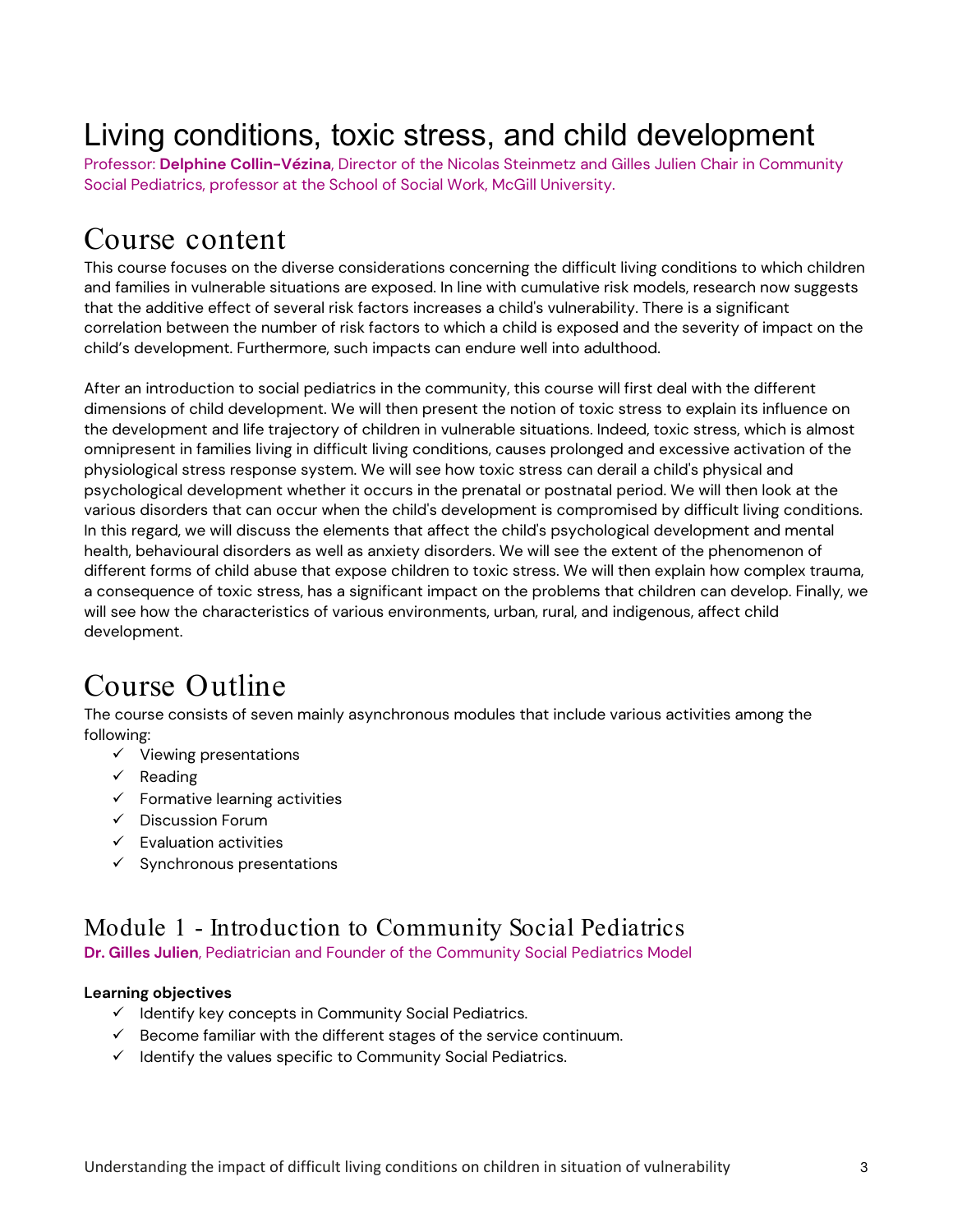#### **Learning activities**

- $\checkmark$  Watch the presentation "Introduction by Dr. Julien"
- $\checkmark$  Watch the presentation "Introduction to Community Social Pediatrics"
- $\checkmark$  Consult companion documents
- $\checkmark$  Listen to the podcast "Trajectories Episode 1 Miguel"
- $\checkmark$  Readings
- $\checkmark$  Forum 1
- $\checkmark$  Evaluation quiz
- $\checkmark$  Written assignment evaluation

#### **Approximate total duration: 15 hours**

#### **Written assignment and quiz due date: October 17th, 2021, 11h59**

#### **Mandatory readings**

Fondation Dr Julien (2016). Excerpts from *Codification Document*. Transfert des connaissances.

High Commissioner for Human Rights (UN Human Rights). (1989). *Convention on the Rights of the Child. United Nations*. Available online at https://www.ohchr.org/EN/ProfessionalInterest/Pages/CRC.aspx

Julien, Gilles. (2004). *A Different Kind of Care - The Social Pediatric Approach*. McGill-Queen's University Press, 208 pages.

### <span id="page-3-0"></span>Module 2 - Child Development

**Marie-France Marin**, Professor, Département de psychologie à l'UQAM, researcher at the Centre de recherche de l'Institut universitaire en santé mentale de Montréal, associate professor, Département de psychiatrie et d'addictologie de l'Université de Montréal.

#### **Learning Objectives**

- $\checkmark$  Describe the basics of child development in different aspects: cerebral, physical, cognitive, emotional.
- $\checkmark$  Establish links between the development of certain functions and their influence on the subsequent development of other functions.
- $\checkmark$  Describe sensitive period.

#### **Learning activities**

- $\checkmark$  Watch the presentation
- $\checkmark$  Consult the companion document
- $\checkmark$  Forum 2

#### **Total duration: 1,5 hours**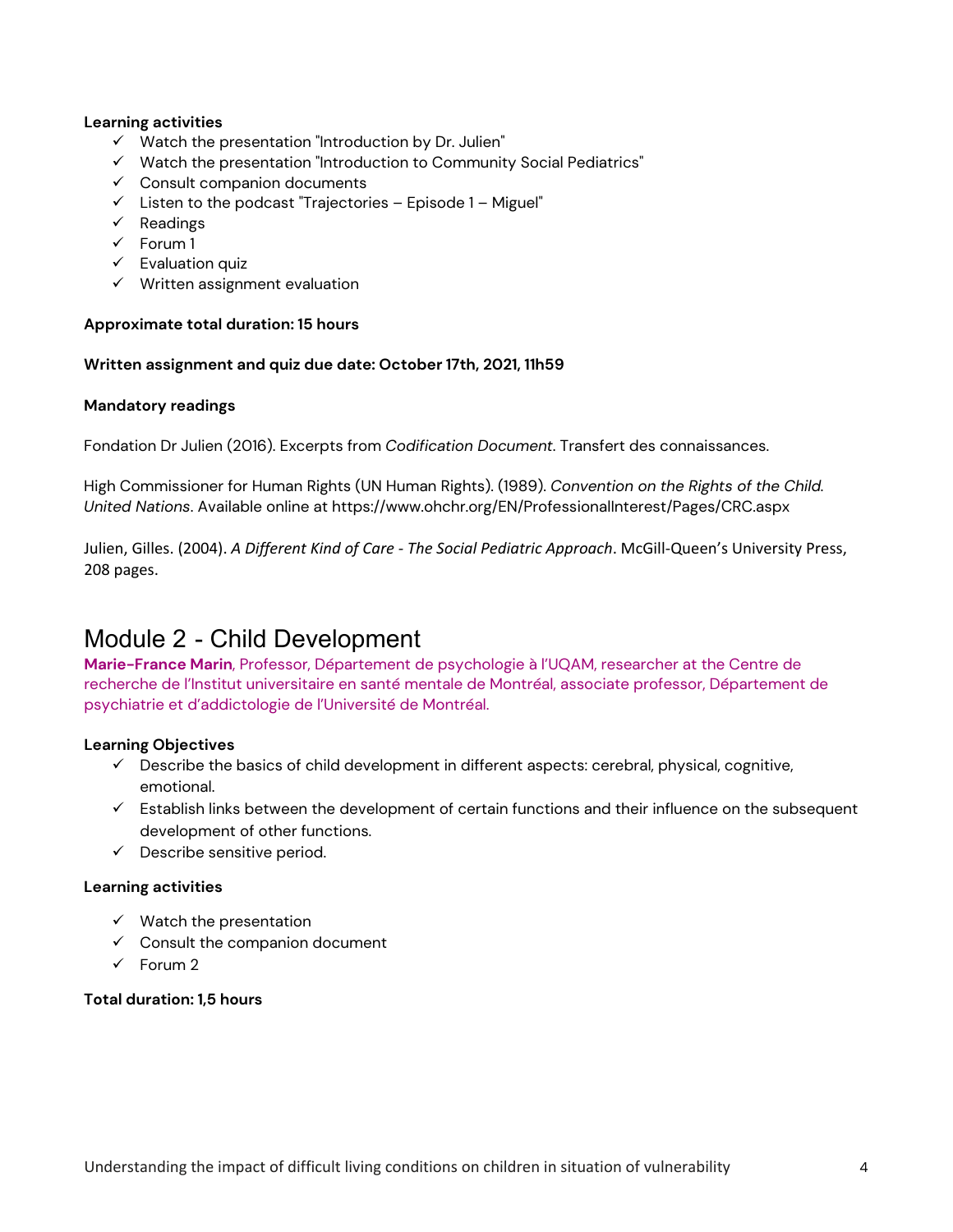### <span id="page-4-0"></span>Module 3 – Stress

**Marie-France Marin**, Professor, Département de psychologie à l'UQAM, researcher at the Centre de recherche de l'Institut universitaire en santé mentale de Montréal, associate professor, Département de psychiatrie et d'addictologie de l'Université de Montréal.

#### **Learning Objectives**

- $\checkmark$  Explain the basics of stress
	- o Identify the types of stressors
	- o Identify biological reactions to stress
	- o Specify the impacts on the body and brain
- $\checkmark$  Describe the impacts of stress during pre- and post-natal development
- $\checkmark$  Identify the impacts of chronic stress on cognitive and emotional functioning

#### **Learning activities**

- $\checkmark$  Watch the presentation
- $\checkmark$  Consult the companion document
- $\checkmark$  Readings
- $\checkmark$  Forum 3
- $\checkmark$  Evaluation

#### **Approximate total duration: 12 hours**

#### **Written assignment due date: October 31st, 2021, 11h59**

#### **Mandatory readings**

Ellis, B. J., Bianchi, J., Griskevicius, V., & Frankenhuis, W. E. (2017). *Beyond Risk and Protective Factors: An Adaptation-Based Approach to Resilience. Perspectives on Psychological Science*: A Journal of the Association for Psychological Science, 12(4), 561–587.

Lupien, S. J., McEwen, B. S., Gunnar, M. R., & Heim, C. (2009). *Effects of stress throughout the lifespan on the brain, behaviour, and cognition*. Nature Reviews. Neuroscience, 10(6), 434–445.

National Scientific Council on the Developing Child. (2005/2014). *Excessive Stress Disrupts the Architecture of the Developing Brain*: Working Paper 3. Updated Edition. Disponible au https://developingchild.harvard.edu/resources/wp3/Lectures obligatoires

### <span id="page-4-1"></span>Module 4 - Links between difficult living conditions and functional disorders in child development.

This module has 3 sections.

#### **Learning objectives**

 $\checkmark$  Identify and understand the potential impacts of difficult living conditions on child development (attachment, adaptation, development, and behavioural functional disorders).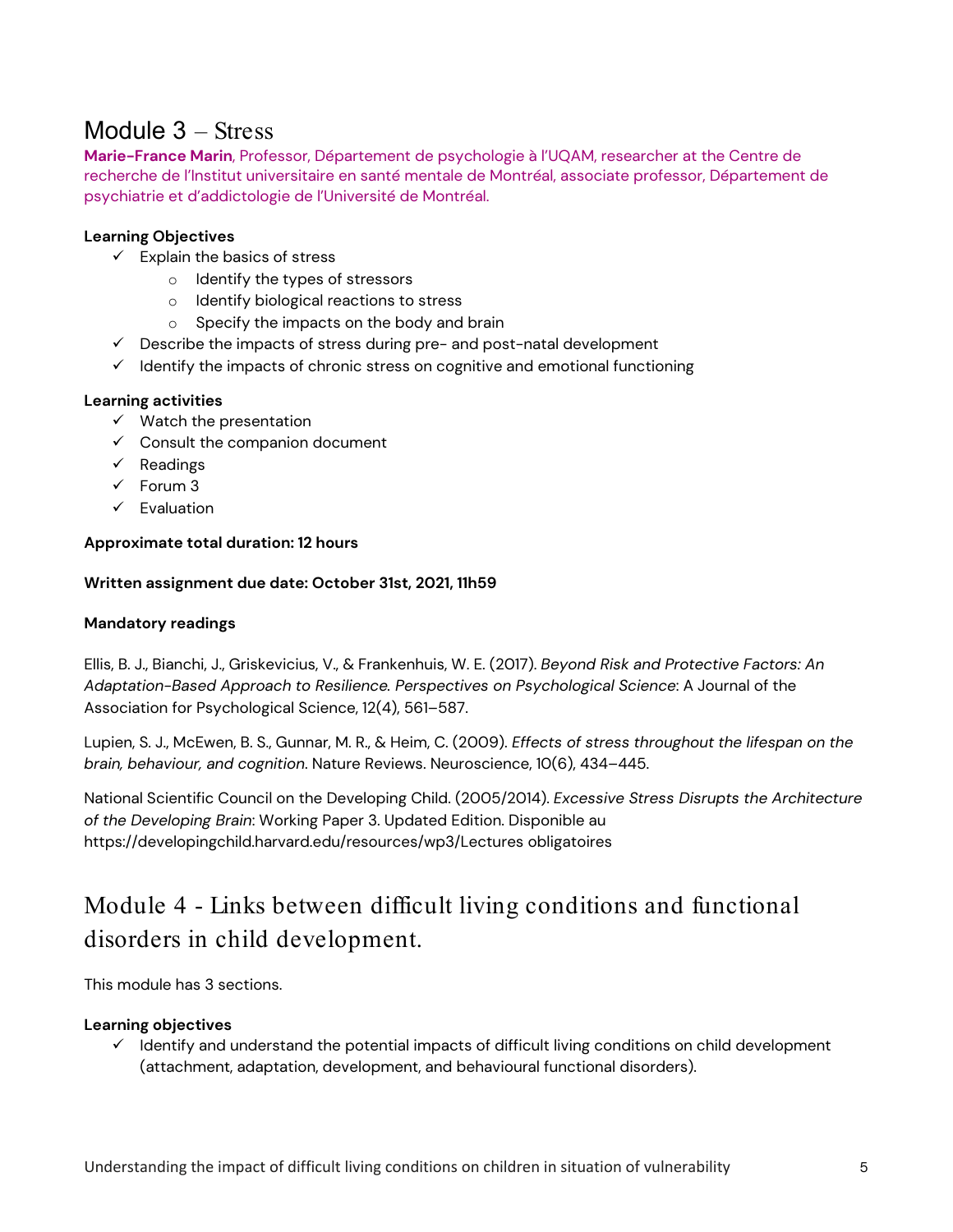$\checkmark$  Identify the levers advocated by a proximity comprehensive health model for children in vulnerable situations to reduce or eliminate sources of stress.

#### **Learning activities**

- $\checkmark$  Complete the activities in Section 1 Behavioural Disorders and ADHD
- $\checkmark$  Complete the activities in Section 2 Psychological Development and Mental Health
- $\checkmark$  Complete the activities in Section 3 anxiety disorders
- $\checkmark$  Readings
- $\checkmark$  Forum 4
- $\checkmark$  Evaluation

#### **Approximate total duration: 18 hours**

#### **Written assignment due date: November 21st, 2021, 11h59**

#### **Mandatory readings**

Boydell Brauner, C. & Bowers Stephens, C. (2006). *Estimating the Prevalence of Early Childhood Serious Emotional/Behavioral Disorders: Challenges and Recommendations*. Public Health Report. May-June, 121(3), pp. 303–310.

Stewart-Brown, S. (1998). *Emotional wellbeing and its relation to health*. BMJ. 317:1608

#### **Section 1 - ADHD and Behavioural Disorders**

**Fondation Dr Julien** in partnership with **Dr. Leila Ben Amor**, child psychiatrist, Université de Montréal, **Dr. Anne-Marie Bureau**, family doctor, Director of the Community social pediatrics Center of Gatineau and Vieux-Hull and **Maude Julien**, nurse, Director of the Community social pediatrics Center of Lévis.

#### **Learning objectives**

- $\checkmark$  Recognize and distinguish the manifestations of attention and behavioural disorders.
- $\checkmark$  Describe the comorbidities that may accompany these disorders.
- $\checkmark$  Recognize the biological and environmental sources of these disorders in children in highly vulnerable situations.
- $\checkmark$  Describe the levers used in community-based social pediatrics to intervene on these issues.

#### **Learning objectives**

- $\checkmark$  Watch the presentation
- $\checkmark$  Consult the companion document
- $\checkmark$  Short quiz (does not count toward your final course grade)
- $\checkmark$  Readings
- $\sqrt{F}$ Forum 4

#### **Mandatory readings**

Østergaard SD, Larsen JT, Dalsgaard S, Wilens TE, Mortensen PB, Agerbo E, et al. (2016) *Predicting ADHD by Assessment of Rutter's Indicators of Adversity in Infancy*. PLoS ONE 11(6): e0157352. https://doi.org/10.1371/journal.pone.0157352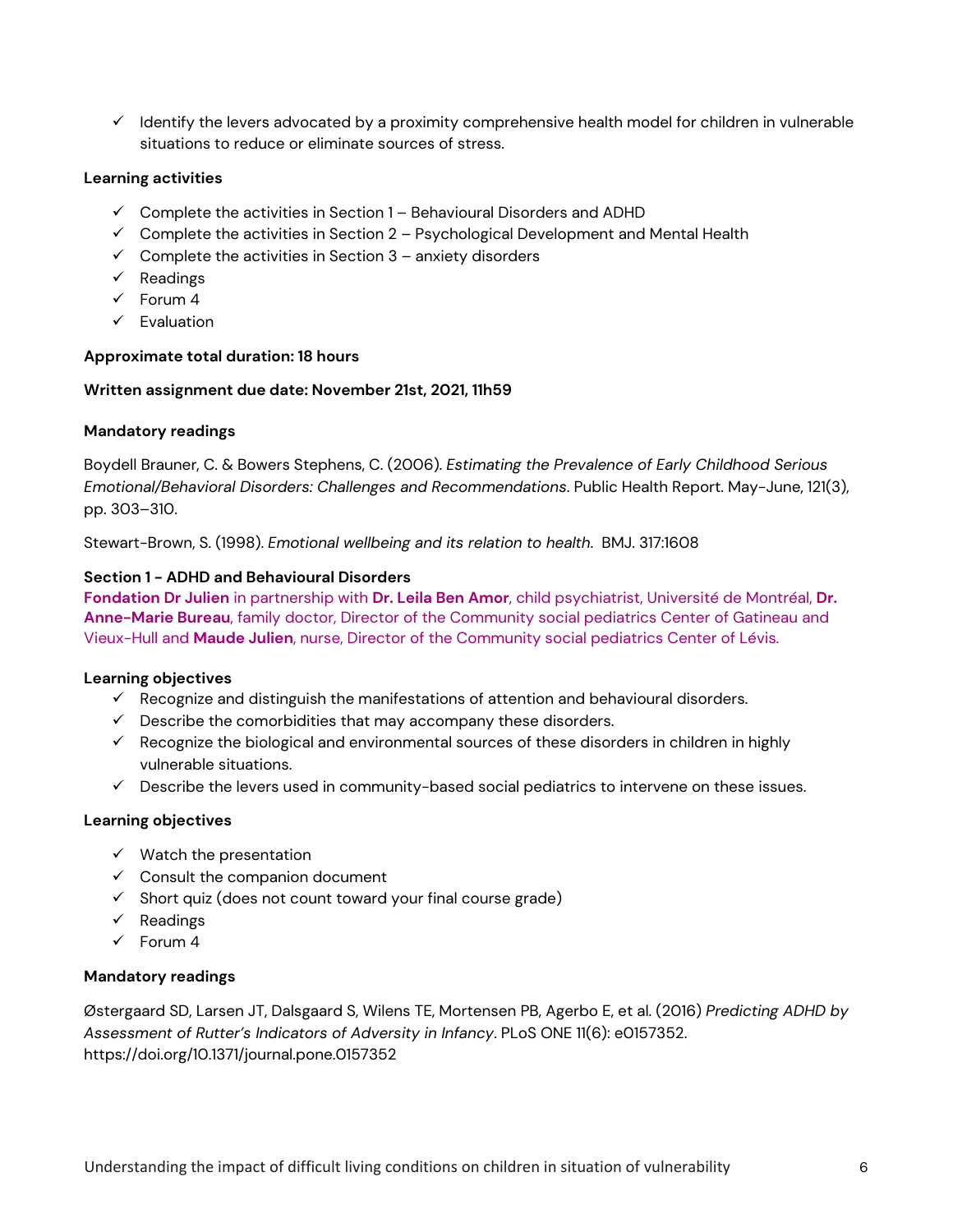Wolraich ML, Wibbelsman CJ, Brown TE, Evans SW, Gotlieb EM, Knight JR, Ross EC, Shubiner HH, Wender EH, Wilens T. (2005). *Attention-deficit/hyperactivity disorder among adolescents: a review of the diagnosis, treatment, and clinical implications*. Pediatrics. 2005 Jun;115 (6) :1734-46. doi: 10.1542/peds.2004-1959. PMID: 15930238.

#### **Section 2 - Psychological Development and Mental Health**

**Dr. Clothilde Hamion**, child and adolescent psychiatrist and psychotherapist, Fondation Dr Julien.

#### **Learning objectives**

- $\checkmark$  Become familiar with the 5 factors influencing child development
- $\checkmark$  Become familiar with the concept of interdependence between the child and the primary caregiver.
- $\checkmark$  Identify the impact of the psychic pathology of the primary caregiver on the child's development
- $\checkmark$  Become aware of the intertwining of symptoms among the different disorders that can affect children.

#### **Learning activities**

- $\checkmark$  Watch the presentation
- $\checkmark$  Consult the companion document
- $\checkmark$  Complete the required learning activities during the presentation
- $\checkmark$  Readings
- $\checkmark$  Forum 4

#### **Mandatory readings**

Kieling C, Baker-Henningham H, Belfer M, Conti G, Ertem I, Omigbodun O, Rohde LA, Srinath S, Ulkuer N, Rahman A. (2011). *Child and adolescent mental health worldwide: evidence for action*. Lancet. Oct 22; Volume 378, Issue 9801, pp. 1515-25

Tremblay RE, Boivin M, Peters RDeV, eds. van IJzendoorn MH, topic ed. *Attachment*. Encyclopedia on Early Childhood Development. Updated February 2021. [online] http://www.childencyclopedia.com/sites/default/files/dossiers-complets/en/attachment.pdf

#### Section 3 - anxiety disorders

**Dr. Clothilde Hamion**, child and adolescent psychiatrist and psychotherapist, Fondation Dr Julien.

#### **Learning objectives**

- $\checkmark$  Explain the continuum between physiological fear and anxiety disorders.
- $\checkmark$  Discuss how the five factors influencing child development affect the development of anxiety symptoms.
- $\checkmark$  Explore prevention and intervention measures used in Community Social Pediatrics to address anxiety symptoms.

Learning activities

- $\checkmark$  Watch the presentation
- $\checkmark$  Consult the companion document
- $\checkmark$  Complete the required learning activities during the presentation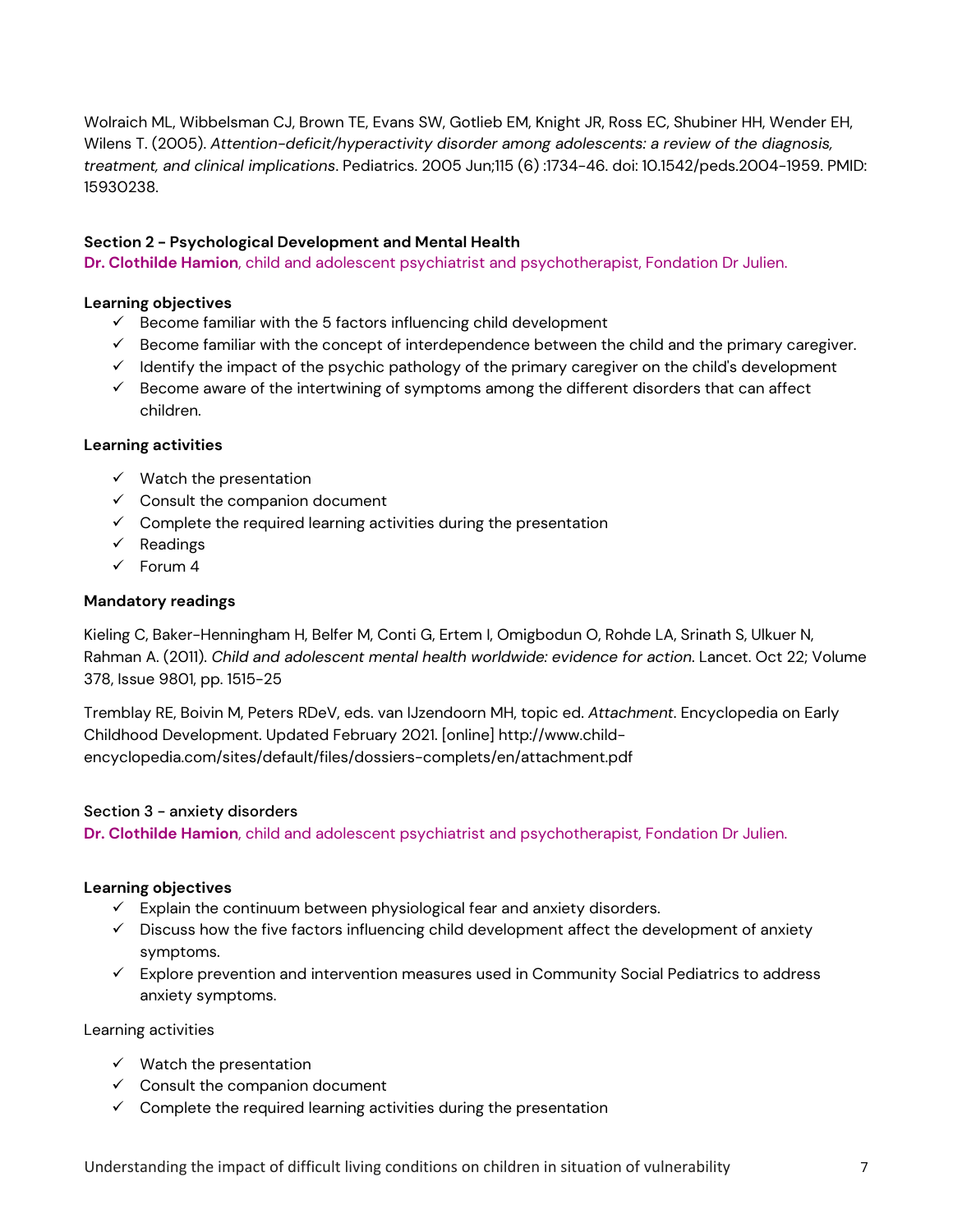- $\checkmark$  Readings
- $\checkmark$  Forum 4

#### **Mandatory readings**

Warren, S.L., Huston, L., Egeland. B. & Sroufe, L.A. (1997). *Child and adolescent anxiety disorders and early attachment*. Journal of the American Academy of Child and Adolescent Psychiatry. 1997 May; 36(5):637-44. doi: 10.1097/00004583-199705000-00014. PMID: 9136498.

Young, Elizabeth A., Abelson, James L.; Curtis, George C.; Nesse, Randolph M. (1997)."*Childhood adversity and vulnerability to mood and anxiety disorders.*" Depression and Anxiety 5(2): 66-72.

### <span id="page-7-0"></span>Module 5 – Child Abuse and Neglect

**Delphine Collin-Vézina**, Director of Nicolas Steinmetz and Gilles Julien Chair in Community Social Pediatrics. **Nico Trocmé**, Director of the School of Social Work and the Philip Fisher Chair in Social Work at McGill University.

**Sarah Dufour**, Professor, École de psychoéducation, Université de Montréal.

**Chantal Lavergne**, Researcher, School of Social Work, Université de Montréal.

#### **Learning objectives**

- $\checkmark$  Understand the ecology of child abuse and neglect
- $\checkmark$  Become familiar with legal aspects and different approaches in situations of abuse

#### **Learning activities**

- $\checkmark$  Watch the presentation "Ecology of Child Abuse"
- $\checkmark$  Consult the companion document
- $\checkmark$  Complete modules 1 and 3 of the VEGA project
- $\checkmark$  Watch the presentation "Care for Children who are Victims of Abuse"
- $\checkmark$  Consult the companion document
- $\checkmark$  Prepare for the synchronous meeting
- $\checkmark$  Participate in the synchronous meeting
- $\checkmark$  Readings
- $\checkmark$  Forum 5
- $\checkmark$  Evaluation

#### **Approximate total duration: 12 hours**

#### **Synchronous session during the week of November 22**

#### **Written assignment due date: December 12th, 2021, 11h59**

#### **Mandatory readings**

*Violence and maltreatment: Are Quebec's youngest children safe from harm*? (Observatoire des toutpetits): https://tout-petits.org/img/dossiers/Maltraitance/outils/Maltraitance-Brochure-Resume\_8demix8demi\_ANG.pdf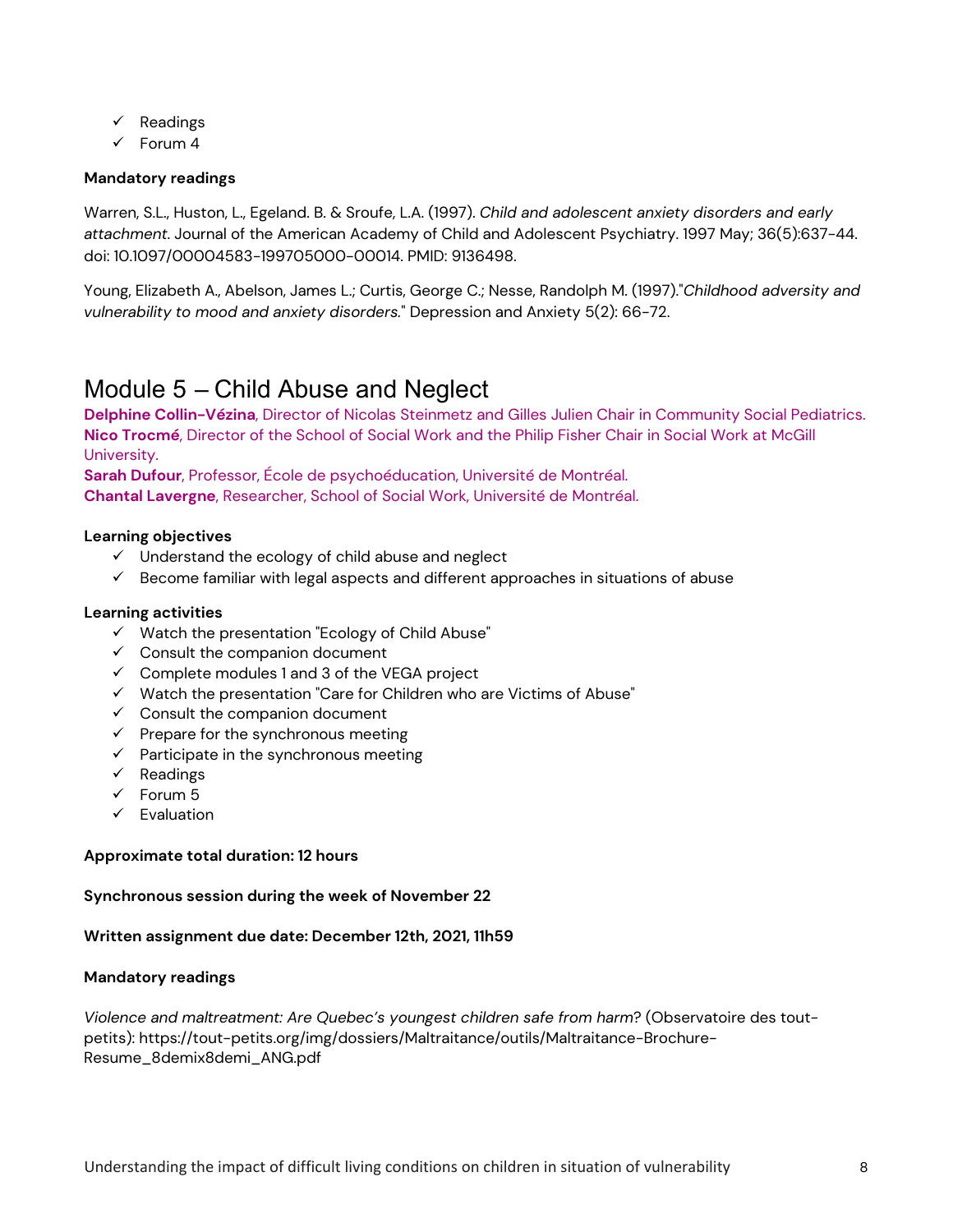*Maltreatment (child)*: Encyclopedia of Child Development: http://www.childencyclopedia.com/maltreatment-child/according-experts

*Disclosure of child maltreatment*: Guidelines: https://ciussscentresudmtl.gouv.qc.ca/sites/ciussscsmtl/files/media/document/disclosure-malt\_47242073.pdf

### <span id="page-8-0"></span>Module 6 - Complex Trauma

**Delphine Collin-Vézina**, Director of Nicolas Steinmetz and Gilles Julien Chair in Community Social Pediatrics.

This module has 4 sections.

#### **Learning objectives**

- $\checkmark$  Define complex trauma and expose its prevalence in our societies
- $\checkmark$  Identify the after-effects of complex trauma and their impact on the development of children and adolescents.
- $\checkmark$  Distinguish how the trauma-based approach calls for a cultural shift in child intervention.
- $\checkmark$  Describe the ARC method, which structures a global approach to intervene with the adults surrounding the child and with the child himself or herself, which ultimately aims to integrate traumas.

#### **Learning activities**

- $\checkmark$  Complete the required learning activities for each section
- $\checkmark$  Readings
- $\checkmark$  Evaluation
- $\sqrt{5}$  Forum 6

#### **Approximate total duration: 14 hours**

#### **Written assignment due date: January 9th, 2022, 11h59**

#### **Mandatory readings**

Substance Abuse and Mental Health Services Administration. (2014). *Trauma-Informed Care in Behavioral Health Services. Treatment Improvement Protocol (TIP) Series 57*. HHS Publication No. (SMA) 13-4801. Rockville, MD: Substance Abuse and Mental Health Services. https://store.samhsa.gov/product/TIP-57- Trauma-Informed-Care-in-Behavioral-Health-Services/SMA14-4816 pp 33-89

*Complex Trauma in Children and Adolescents* (National Child Traumatic Stress Network): https://www.nctsn.org/sites/default/files/resources/complex\_trauma\_in\_children\_and\_adolescents.pdf

*Impact of Complex Trauma*: https://www.nctsn.org/sites/default/files/resources//impact\_of\_complex\_trauma.pdf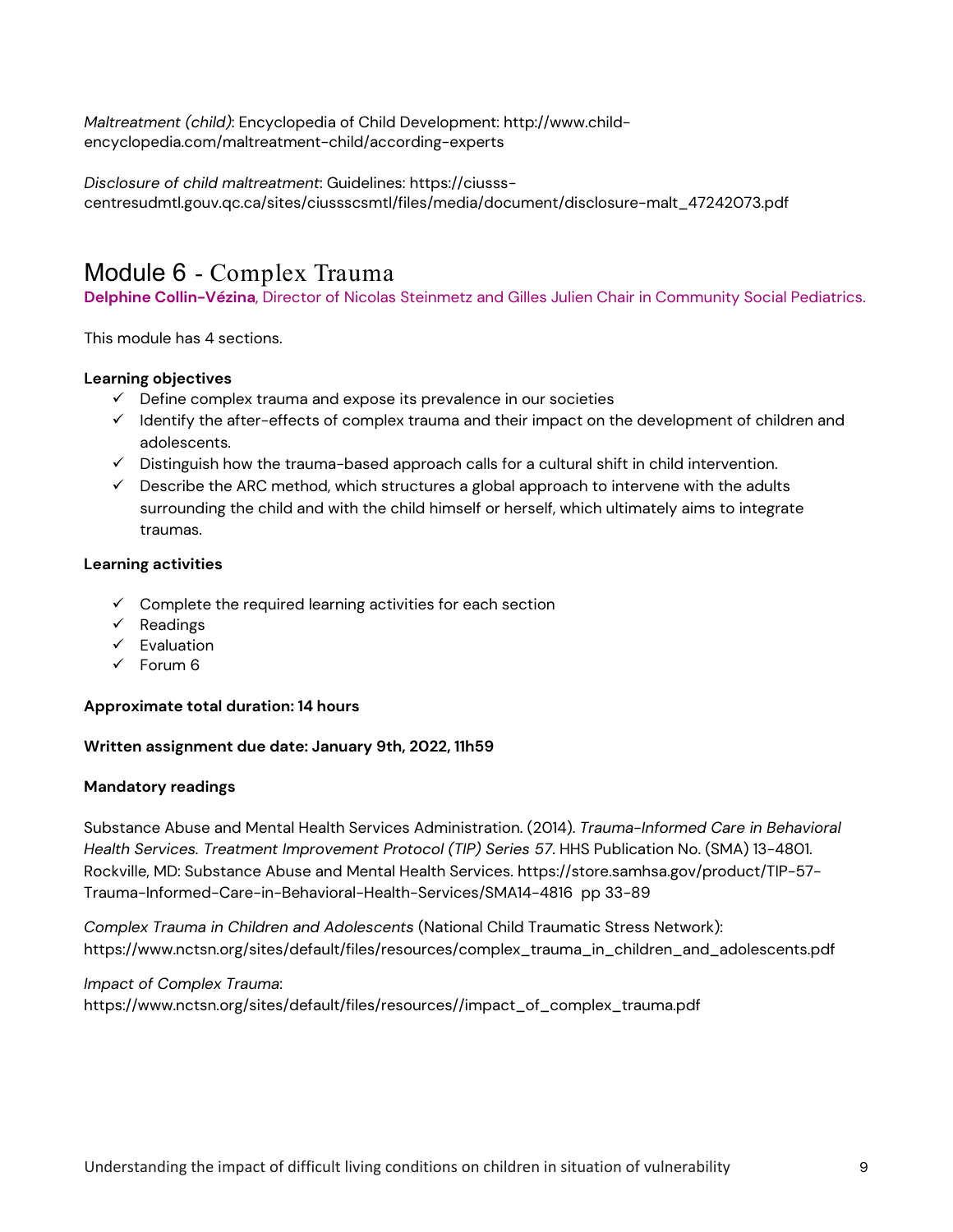#### **Section 1 - What is Complex Trauma**

#### **Learning objectives**

- $\checkmark$  Define trauma
- $\checkmark$  Understand the prevalence of trauma in society as shown by the ACE Study
- $\checkmark$  Define complex trauma

#### **Learning activities**

- $\checkmark$  Watch the presentation
- $\checkmark$  Consult the companion document
- $\checkmark$  Complete the required learning activities during the presentation
- $\checkmark$  Forum 6

#### **Section 2 - The Aftermath of Complex Trauma**

#### **Learning objectives**

- $\checkmark$  Describe the dual reality of complex trauma
- $\checkmark$  Describe the nine basic types of impairments caused by complex trauma
- $\checkmark$  Explore these nine impairments using a case study

#### **Learning activities**

- $\checkmark$  Watch the presentation
- $\checkmark$  Consult the companion document
- $\checkmark$  Complete the required learning activities during the presentation
- $\checkmark$  Forum 6

#### **Section 3 - Complex Trauma – a Cultural Change**

#### **Learning objectives**

- $\checkmark$  Identify the change in culture that happens when a trauma-informed approach is used
- $\checkmark$  Describe the conditions needed to implement a trauma-informed approach

#### **Learning activities**

- $\checkmark$  Watch the presentation
- $\checkmark$  Consult the companion document
- $\checkmark$  Forum 6

#### **Section 4 - ARC: A Systemic Approach**

#### **Learning objectives**

- $\checkmark$  Describe the ARC framework
- $\checkmark$  Apply the ARC framework in a case study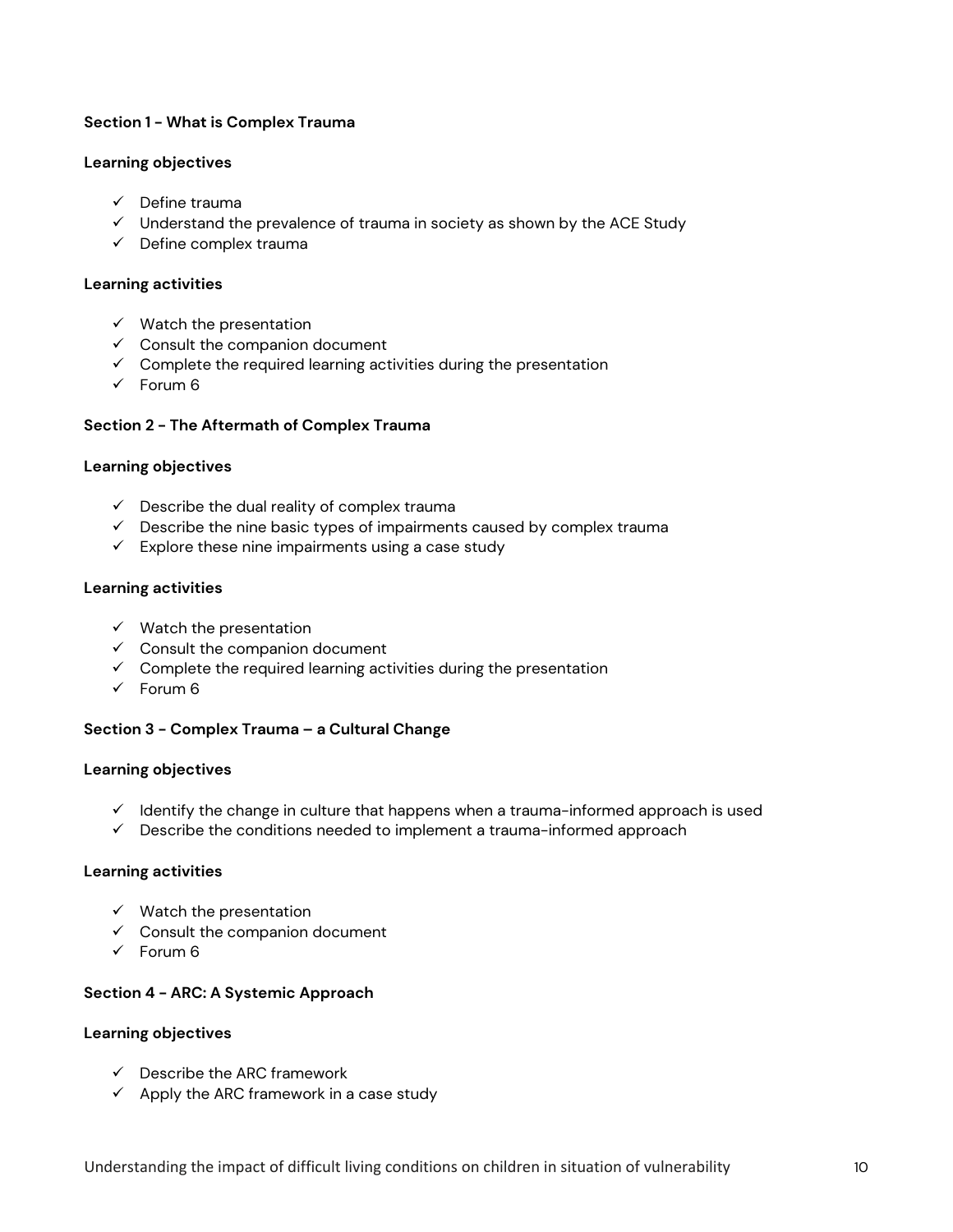#### **Learning activities**

- $\checkmark$  Watch the presentation
- $\checkmark$  Consult the companion document
- $\checkmark$  Complete the required learning activities during the presentation
- $\checkmark$  Forum 6
- $\checkmark$  Compare your answers to the document "Complex Trauma Learning Activities Possible Answers"

### <span id="page-10-0"></span>Module 7 - Urban, Rural and Indigenous Environments

This module has 3 sections.

#### **Learning objective**

 $\checkmark$  Draw links between social geographies and the development and overall health of children (urban, rural, indigenous)

#### **Learning activities**

- $\checkmark$  Complete the activities for section "Urban Environments and Child Health"
- $\checkmark$  Complete the activities for section "Rural Environment and Child Health"
- $\checkmark$  Complete the activities for section "Indigenous Child and Youth Health"
- $\checkmark$  Forum 7
- $\checkmark$  Fvaluation

#### **Approximate total duration: 15 hours**

#### **Written assignment due date: January 15th, 2022, 11h59**

#### **Section 1 - Urban Environments and Child Health**

**Dr. Alena Valderrama**, Professor adjointe de clinique, École de santé publique - Département de médecine sociale et préventive, Université de Montréal

#### **Learning objectives**

- $\checkmark$  Become familiar with how social geography shapes the health and development of children
- $\checkmark$  Recognize the role of social inequalities as major determinants of child development
- $\checkmark$  Describe the public health strategies used to reduce social inequalities
- $\checkmark$  Recognize the importance of intervening at the earliest possible stage

#### **Learning activities**

- $\checkmark$  Watch the presentation
- $\checkmark$  Use the companion document
- $\checkmark$  Reading
- $\checkmark$  Forum 7

#### **Mandatory reading**

Coming soon